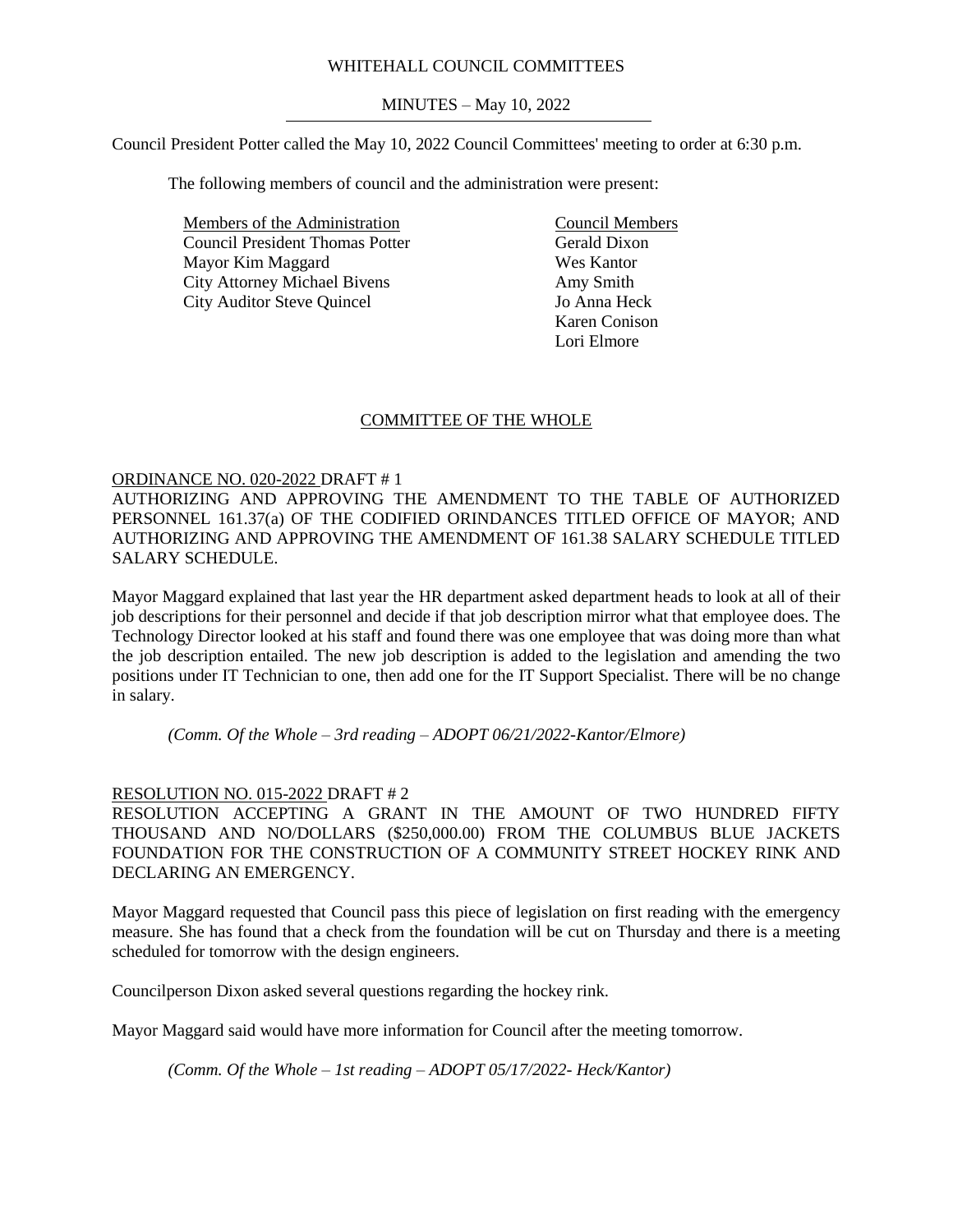## **THIRD READING:**

ORDINANCE NO. 013-2022 *(Comm. Of the Whole – 3rd reading – ADOPT 05/17/2022-Elmore/Kantor)* AMENDING 161.11(a) AND (b) TITLED "LEGAL HOLIDAYS" OF THE CODIFIED ORDINANCES OF THE CITY OF WHITEHALL, OHIO.

# **SECOND READING:**

RESOLUTION NO. 014-2022 *(Comm. Of the Whole – 2nd reading – ADOPT 05/17/2022- Elmore/Conison)* AUTHORIZING THE MAYOR TO PLACE A PROSPECTIVE APPLICANT FOR THE POSITION OF DISPATCHER AT A STEP D IN COMPLIANCE WITH SECTION 17.2 OF THE CURRENT LABOR AGREEMENT BY AND BETWEEN THE CITY OF WHITEHALL AND THE FRATERNAL ORDER OF POLICE, OHIO LABOR COUNCIL INC. AND DECLARING AN EMERGENCY.

#### ADMINISTRATION AND FINANCIAL MANAGEMENT

Councilperson Conison opened at 6:37 p.m. and addressed the legislation in her committee, as follows:

#### ORDINANCE NO. 021-2022 DRAFT # 3

AUTHORIZING AND APPROVING AN APPROPRIATION IN THE AMOUNT OF SIXTY-FOUR THOUSAND AND NO/100 DOLLARS (\$64,000.00) FROM UNAPPROPRIATED MONIES IN THE GENERAL FUND (101) TO THE STREET MAINTENANCE & REPAIR FUND (201); MAKING A SUPPLEMENTAL APPROPRIATION OF SIXTY-FOUR THOUSAND AND NO/100 DOLLARS (\$64,000.00) FROM THE STREET MAINTENANCE & REPAIR FUND (201) TO THE BUILDING & LOT MAINTENANCE EXPENSE ACCOUNT (201.000.54500) AND DECLARING AN EMERGENCY.

City Auditor Quincel said this was to be part of the package with paving the lot at city hall, which was completed in 2021. Because of the weather, Strawser Paving could not complete the work in 2021 so the monies were unencumbered. This is an encumbrance so the lot at the service garage can be completed.

Chairperson Dixon asked for clarification on the first and second of an item and if you needed to be on that committee to do so.

President Potter replied that typically it would be someone in that committee.

*(Adm. & Fin. Mgmt. – 1st reading – ADOPT 05/17/2022- Bailey/Conison)*

Having nothing further, Councilperson Conison closed at 6:39 p.m.

#### COMMUNITY STANDARDS AND ENFORCEMENT

Chairperson Smith opened at 6:39 p.m. and said there are no drafts or pending legislation on the agenda.

There was no discuss in Community Standards and Enforcement.

Having nothing further, Chairperson Smith closed at 6:40 p.m.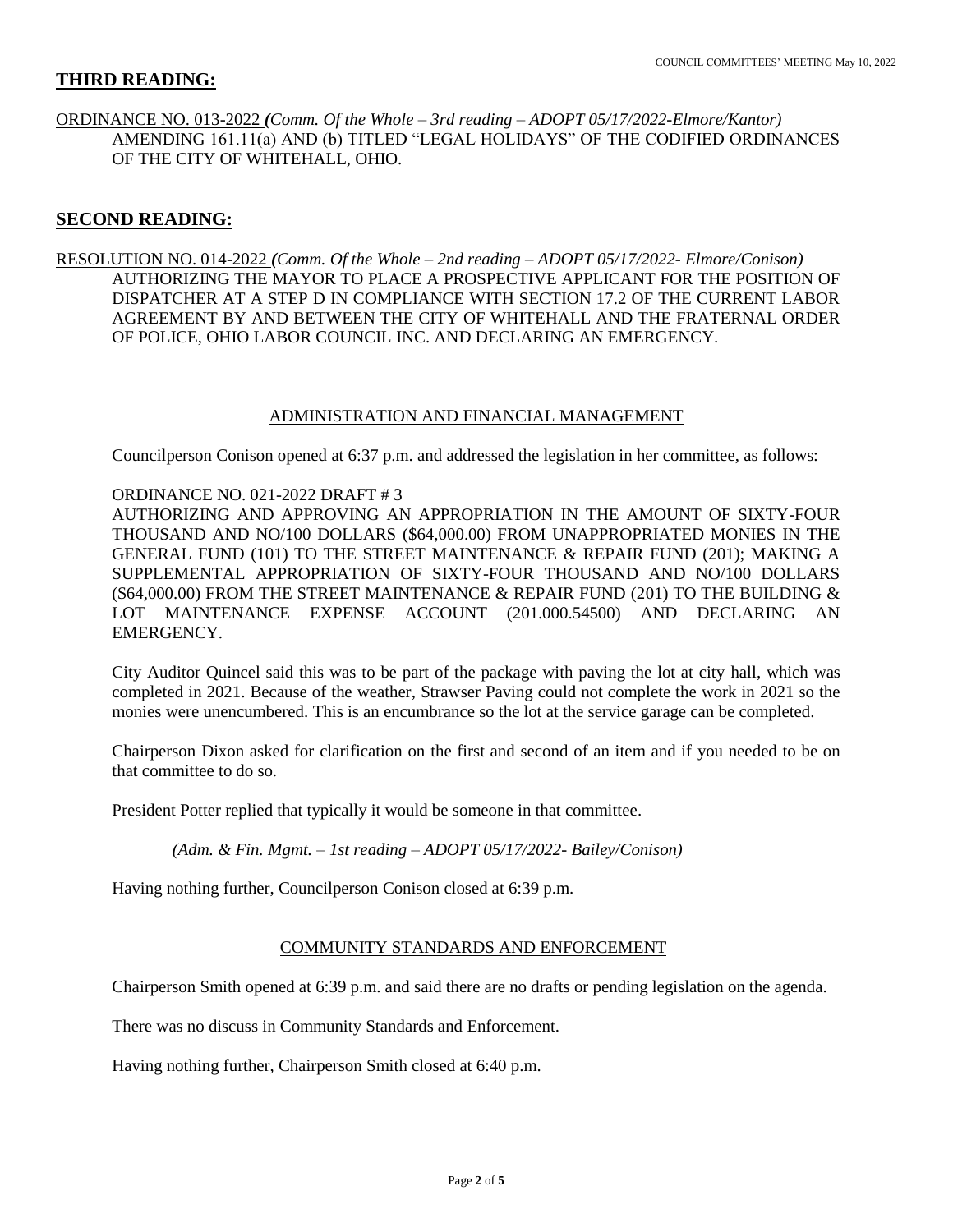## COMMUNITY AND ELDER ADVOCACY

Chairperson Dixon opened at 6:40 p.m. and said there are no drafts or pending legislation on the agenda.

Chairperson Dixon said he sent everyone an email and stated he wanted to discuss emergency measures. He passed out a chart titled, Emergency Measures Comparison Chart as percentage of ordinance legislation to Council and the Administration that were present (copy in file). He explained that during the Ohio Municipal League seminar, a law director who spoke said he felt that too many emergency measures were not a good thing and it took the citizen's rights away to referendum. He explained the chart he passed out earlier.

President Potter spoke in reference to the emergency measure. He stated that he feels the administration does a good job of outlining why they need it on a first or second reading. As a Council, they have a right to vote yay or nay and this holds true for the emergency clause as well. He said as far as the statistics, he does not know what the legislation caseload looks like compared to theirs. He does not feel overall that they have not had a lot of legislation come through this Council that has not been justified.

Councilperson Elmore said she attended the Ohio Municipal League seminar and the presenter, under General Powers, did not specifically speak to referendum, and how it operates under referendum. He stated it was under City vs Village and population. He addressed an article when he was speaking to example of emergency. She took notes regarding this. He said Emergency, not every time shortcuts a resident's opportunity to speak, however, you want to make sure that the position gives all the information is not (?). She said it was not specifically regarding referendum. Data can say whatever you want it to say. All this information without given the facts why the percentages are the way they are, it can state anything you want it to say.

Mayor Maggard asked if these cities have City Managers or were they Mayor strong cities and if their Charters were different on some of the issues.

Chairperson Dixon said he spoke with many people and he did not ask about Charters or Mayors vs City Managers. There were many people against emergency measures. He understands why they are passed for various reasons. He gave two examples.

City Auditor Quincel stated that you could be a city and not be a chartered city. He said that the data did not reflect how often Councils met. When he writes legislation, he takes into account how long it will take to get it passed. He does not always have the courtesy of a sixty-day window to get things passed.

City Attorney Bivens said that Council is the appropriating authority and they understand that in their respective roles. Emergency measures are never to be seen as what is defined as an unforeseen combination of circumstances which is the Merriam-Webster definition. By law, the legal definition of an emergency measure is to meet a public necessity as it relates to public peace, health, safety and welfare. To the extent that this Council sees the necessity and it is specifically defined and it is not illusory, tautological or conclusory, which are the other legal standards and to the extent Council identifies that necessity, and puts it in the legislation then that legislation becomes an actual emergency clause which by law takes effect immediately for the purpose of peace, health, safety and welfare because it is a public necessity. If any of that legislation is not vetted through committee and it is rushed, then that would be a violation of the law.

Mayor Maggard said that when she writes legislation or is asked to write legislation by a department head, the first thing she asks is can these go three readings.

Chairperson Dixon stated he has been left with a lot to consider. There were concerns by himself and residents prior to this being brought up. The man at the OML confirmed this for him so he took his comments to heart. He repeated that the Charter does say the people have a right to a referendum and the only way to circumvent that is by having an emergency measure on a piece of legislation. He gave a couple examples of legislation that was rushed through without the public getting a chance to see it. He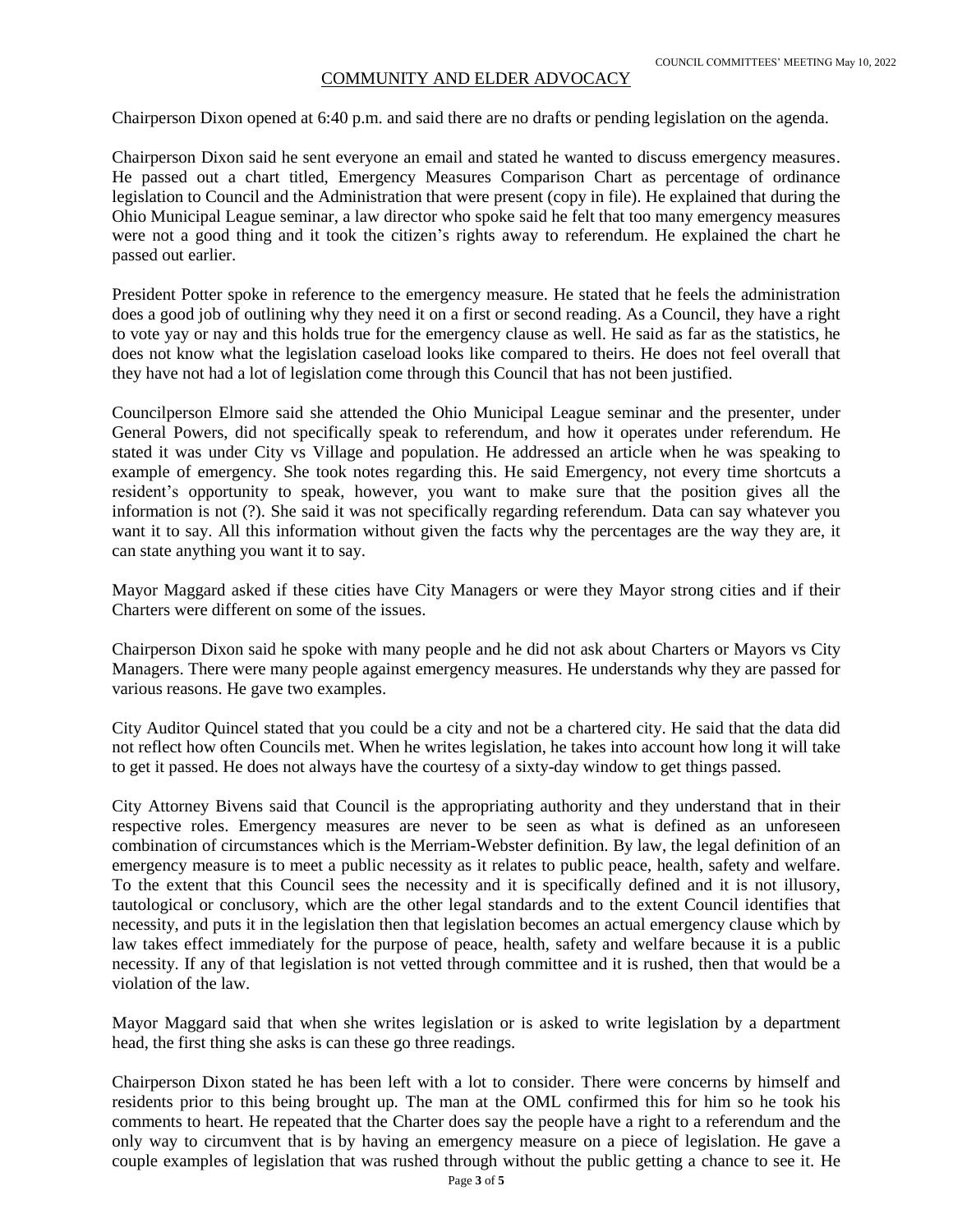feels it is very important to follow the will of the people. He thanked everyone for his or her consideration.

Having nothing further, Chairperson Dixon closed at 7:05 p.m.

### ECONOMIC DEVELOPMENT

Chairperson Kantor opened at 7:06 p.m. and said there are no drafts or pending legislation on the agenda.

Chairperson Kantor said that Raising Canes has broken ground on East Main Street.

Having nothing further, Chairperson Kantor closed at 7:06 p.m.

## INFRASTRUCTURE, MAINTENANCE AND SERVICE

Chairperson Conison opened at 7:06 p.m. and addressed the legislation in her committee, as follows:

#### ORDINANCE NO. 022-2022 DRAFT # 4

AUTHORIZING AND APPROVING A SUPPLEMENTAL APPROPRIATION IN THE AMOUNT OF FORTY-SEVEN THOUSAND FIVE HUNDRED AND NO/100 DOLLARS (\$47,500.00) FROM UNAPPROPRIATED MONIES IN THE GENERAL FUND (101) TO THE BUILDING AND LOT MAINTENANCE ACCOUNT (101.950.53300).

City Auditor Quincel said the purpose of this piece of legislation (pictures of windows and door were given to all Council members) is to replace broke windows on the east and south side of the building. The door to the Auditor and Tax Commissioners office needs replaced due to inadequate space and has been retrofitted for the buildings security system. This door will be the same as the door going into the Mayor's office and Service Department.

Councilperson Kantor asked if estimates from other companies were obtained for the replacement of the windows.

City Auditor Quincel said he could not speak to that and that Mr. Kantor should check with Mr. Woodruff.

*(Infra. Maint & Srvs. – 3rd reading – ADOPT 06/21/2022- Conison/Kantor)*

Having nothing further, Chairperson Conison closed at 7:11 p.m.

#### PUBLIC SAFETY

Chairperson Elmore opened at 7:11 p.m. and said there are no drafts or pending legislation on the agenda.

Chairperson Elmore said National Police Week begins May 15. Sound the Alarm volunteers are needed from 9:00 am to 1:00 pm on May 21. The blood drive will be held on June2 at the Whitehall Fire Department. A new Lieutenant will be sworn in at the Fire department at 2:00 pm. tomorrow.

Having nothing further, Chairperson Elmore closed at 7:12 p.m.